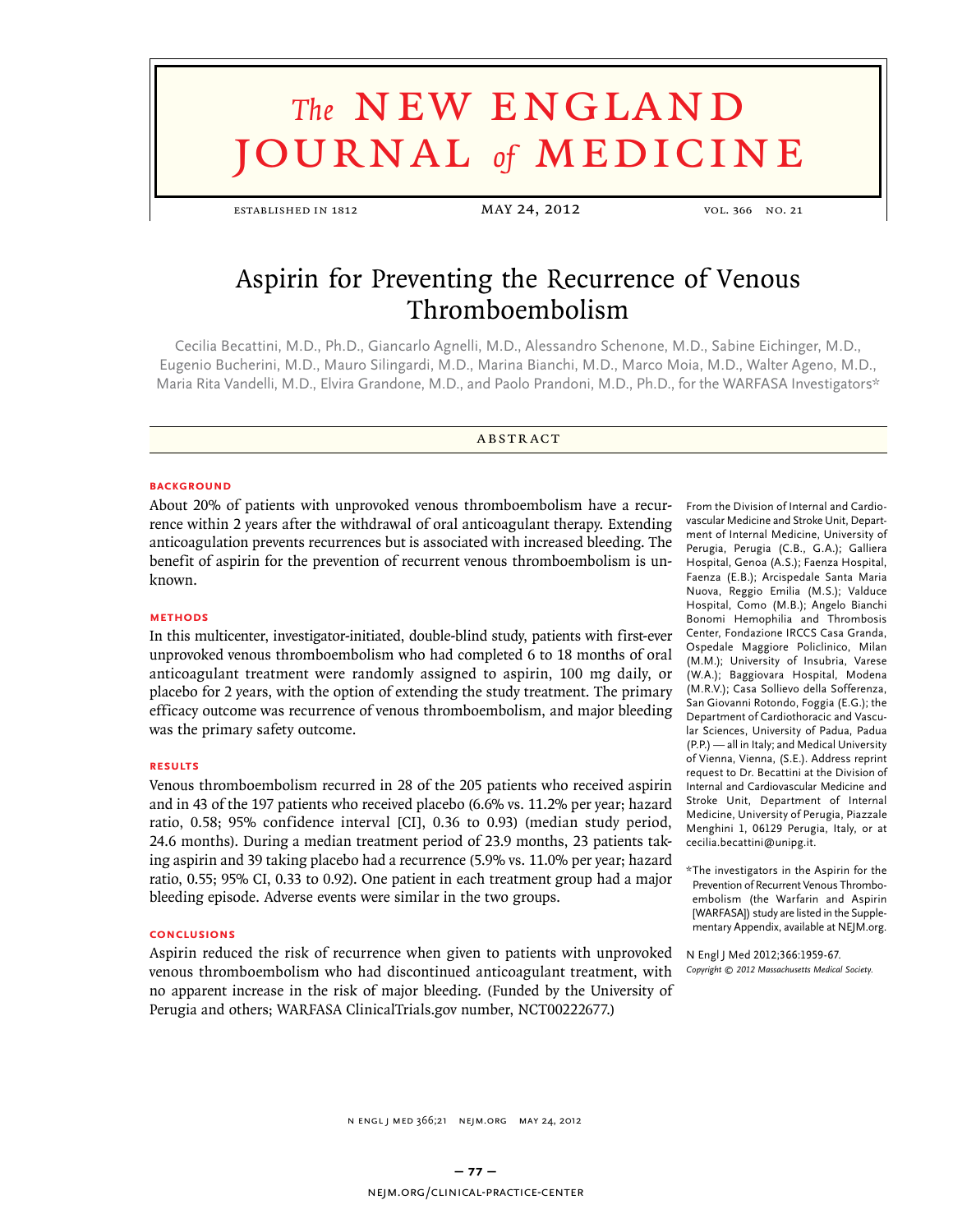HE RISK OF RECURRENCE OF VENOUS<br>thromboembolism persists for many years<br>after anticoagulant treatment is with-<br>drawn.<sup>1,2</sup> This risk is particularly high among thromboembolism persists for many years after anticoagulant treatment is withdrawn.1,2 This risk is particularly high among patients with unprovoked venous thromboembolism,<sup>2</sup> about 20% of whom have a recurrence within 2 years after treatment with vitamin K antagonists has been discontinued.3-6 Extending treatment with these agents reduces the risk of recurrence but is associated with an increased risk of bleeding, as well as the inconvenience and expense of laboratory monitoring and dose adjustments.<sup>7</sup>

The role of aspirin in the primary prevention of venous thromboembolism has been evaluated in various clinical settings.<sup>8-11</sup> In these studies, aspirin was associated with a risk reduction ranging from 20 to 50%. A potential benefit from antiplatelet therapy in the secondary prevention of venous thromboembolism first became evident with the results of a randomized study involving only 39 patients.<sup>12</sup>

The aim of the Aspirin for the Prevention of Recurrent Venous Thromboembolism (the Warfarin and Aspirin [WARFASA]) study was to assess the clinical benefit of aspirin for the prevention of recurrence after a course of treatment with vitamin K antagonists in patients with unprovoked venous thromboembolism.

#### METHODS

#### **Patients**

Patients older than 18 years of age were eligible for the study if they had been treated for 6 to 18 months with vitamin K antagonists (with a target international normalized ratio [INR] of 2.0 to 3.0) for first-ever, objectively confirmed, symptomatic, unprovoked proximal deep-vein thrombosis, pulmonary embolism, or both. Venous thromboembolism was considered to be unprovoked when it occurred in the absence of any known risk factor for this event. The main exclusion criteria can be found in the Supplementary Appendix, available with the full text of this article at NEJM.org.

## **Study Design and Intervention**

WARFASA was a multicenter, investigator-initiated, randomized, double-blind clinical trial. Eligible patients were randomly assigned to aspirin,

100 mg once daily, or placebo for 2 years, with the option of extending the study treatment. Randomization occurred within 2 weeks after vitamin K antagonists had been withdrawn.

# **Outcome Measures**

All suspected study outcome events were assessed by a central, independent adjudication committee whose members were unaware of the group assignments and who reviewed the imaging results. The primary efficacy outcome was symptomatic, objectively confirmed recurrence of venous thromboembolism, defined as the composite of deep-vein thrombosis or nonfatal or fatal pulmonary embolism.13,14 (Criteria for the diagnosis of recurrence are provided in the Supplementary Appendix.) Pulmonary embolism was considered to be the cause of death if it was confirmed on autopsy or if death was preceded by a diagnosis of either pulmonary embolism (objectively confirmed on computed tomography or lung scanning) or deep-vein thrombosis (objectively confirmed on compression ultrasonography) and whenever the cause could not be attributed to an alternative diagnosis.<sup>15</sup> Deaths were classified as being due to pulmonary embolism, bleeding, or other causes. Secondary efficacy outcomes included nonfatal myocardial infarction, unstable angina, stroke, transient ischemic attack, acute ischemia of the lower limbs, and death from any cause.

The principal safety outcome was major bleeding. An overt bleeding event was defined as major if it was fatal, occurred in a critical location (intracranial, intraspinal, intraocular, retroperitoneal, intraarticular, pericardial, or intramuscular [leading to a compartment syndrome]), or was associated with a decrease in the hemoglobin level of at least 2.0 g per deciliter or required a transfusion of 2 or more units of whole blood or red cells. Clinically relevant, nonmajor bleeding, defined as any overt bleeding that required a medical intervention and did not meet any of the criteria for major bleeding, was a secondary safety outcome.

#### **Surveillance and Follow-up**

Patients were reexamined every 3 months during the first year after randomization and every 6 months thereafter. Patients were instructed to report to the study center immediately if they had symptoms suggestive of recurrent venous throm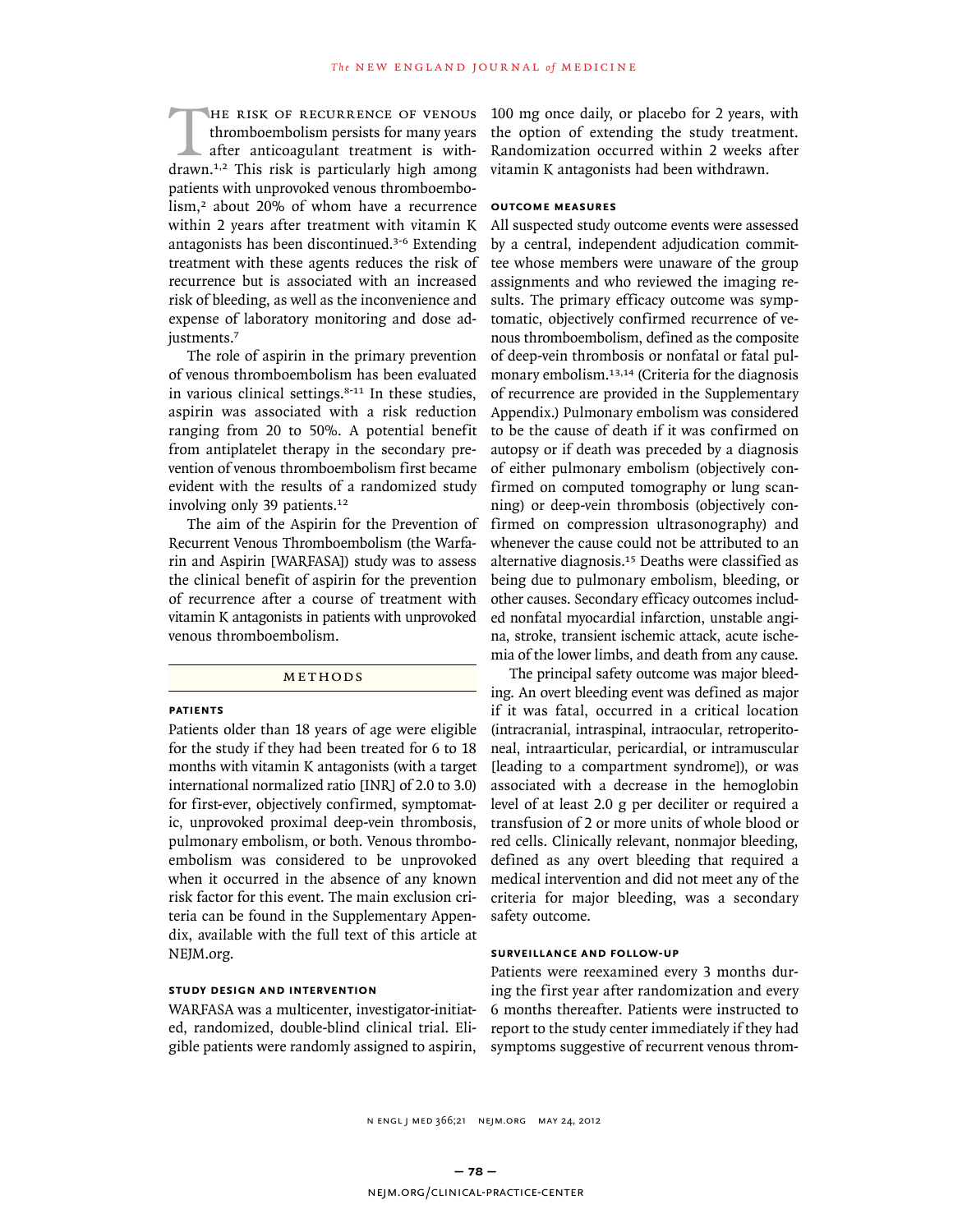boembolism or bleeding complications. In cases of suspected recurrence, objective testing was required.

#### **Study Oversight**

The study was designed by the members of the steering committee. Data were collected, maintained, and analyzed by the Clinical Research Unit of the University of Perugia, Italy. The protocol and amendments were approved by the institutional review board or ethics committee at each study center. During the course of the study, two substantial protocol amendments were made and submitted to the ethics committees in May 2009 and December 2009. The first of these amendments reflected the change to an eventdriven design, and the second reflected the change of the primary study end point to venous thromboembolism only. These changes were made so that the study design would be consistent with that of contemporary trials of extended treatment for venous thromboembolism (i.e., the EINSTEIN-Extension study [ClinicalTrials.gov number, NCT00439725] and the RE-SONATE study [NCT00558259]). The study was performed in accordance with the protocol and with the provisions of the Declaration of Helsinki and local regulations. (The protocol and statistical analysis plan are available at NEJM.org.) Written informed consent was obtained from all patients before randomization.

The steering committee had final responsibility for verification and analyses of the data. The writing committee wrote the manuscript and vouches for the accuracy and completeness of the reported data. All authors contributed to the interpretation of the results, approved the final version of the manuscript, and made the decision to submit the manuscript for publication. The study was supported by a grant-in-aid from Bayer HealthCare. Aspirin and placebo tablets were supplied by Bayer HealthCare. Bayer played no role in the design of the study, in data collection or analysis, or in manuscript preparation.

#### **Statistical Analysis**

Assuming a 40% relative risk reduction with aspirin,<sup>8-11</sup> a total of 70 events would provide a power of 80% to show the superiority of aspirin over placebo at a two-sided alpha level of 0.05. With an expected event rate of 8.0% per year in ment period was extended beyond 2 years in 58

the placebo group, we calculated that we would need to enroll 400 patients (200 in each study group) to observe the expected number of events.

The primary efficacy analysis, which considered all outcome events occurring from randomization to the end of the study, was performed according to a modified intention-to-treat principle, with all patients who received at least one dose of the assigned study drug after randomization included in the analysis. An "on-treatment" efficacy analysis was also performed, in which recurrences were included if they took place during the treatment period or within 2 days after its withdrawal. Event rates are reported as proportions of patients per year. Hazard ratios, confidence intervals, and P values were calculated with the use of Cox proportional-hazards models and SPSS statistical software, version 11.0, with treatment as the only covariate.

A Cox proportional-hazards model analysis was also performed with adjustment for age, sex, type of index event (pulmonary embolism or deep-vein thrombosis), and duration of anticoagulant treatment before randomization (6 months or >6 months).

The safety analysis included all patients who received at least one dose of the study drug. Bleeding events were included in the analyses if they occurred during the period of administration of the study drug or within 2 days after its discontinuation.

#### **RESULTS**

#### **Patients and Study Treatment**

From May 2004 through August 2010, a total of 403 patients were randomly assigned to a study group; 205 patients received aspirin, 197 received placebo, and 1 patient, who was assigned to the placebo group, did not receive the study drug (Fig. 1). The median period during which the patients participated in the study was 24.8 months in the aspirin group and 24.2 months in the placebo group. The study drug was discontinued prematurely in 16 patients given aspirin and in 15 patients given placebo (Fig. 1). Since the end of the study was event-driven, the duration of treatment was shorter than the intended 2 years for 10 patients in the aspirin group (4.9%) and for 11 patients in the placebo group (5.6%); the treat-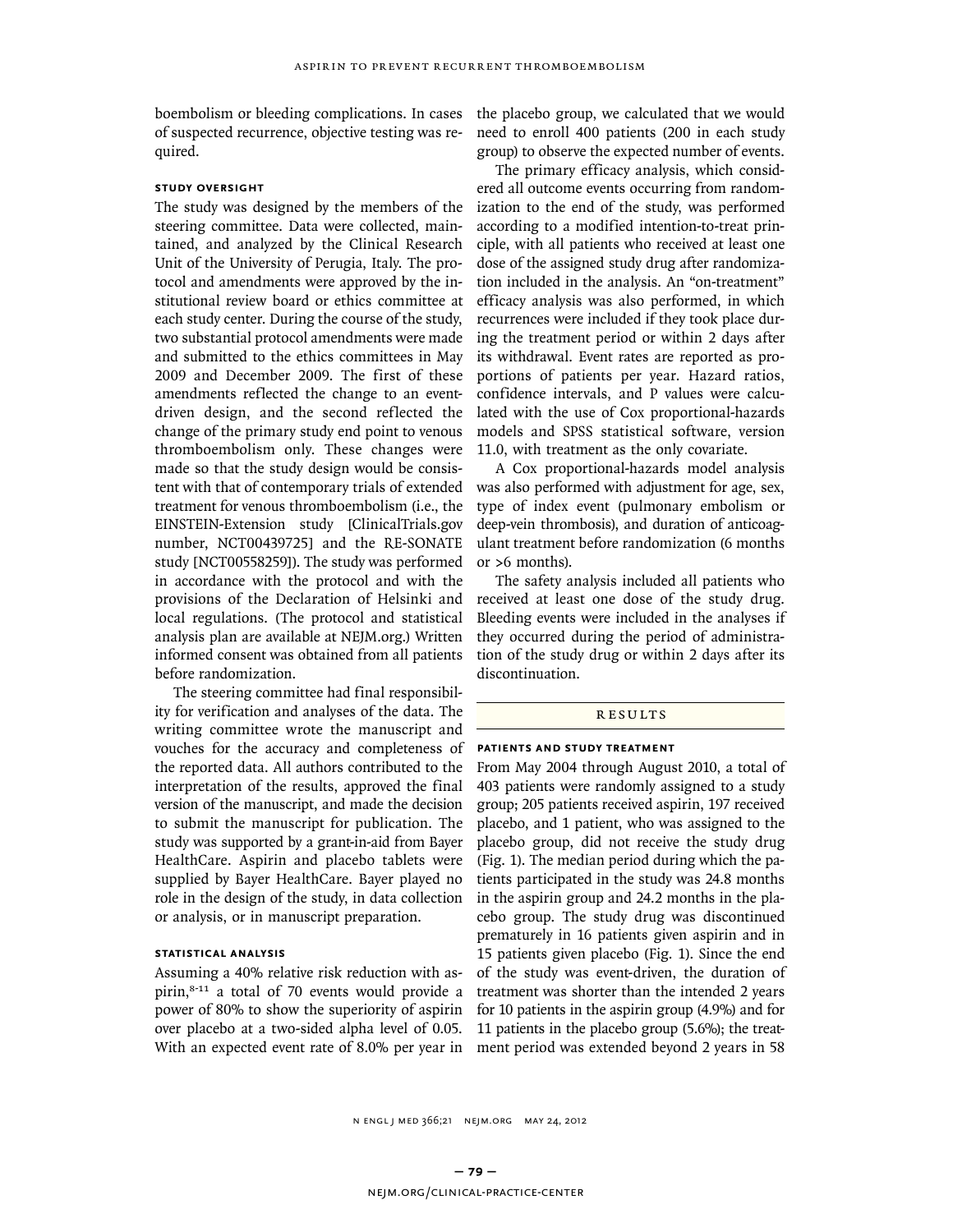

patients and 55 patients in the two groups, respectively. The median duration of the study treatment was 24.0 months for the aspirin group and 23.5 months for the placebo group. Three patients in the aspirin group (1.4%) and 4 patients in the placebo group (2.0%) were lost to follow-up. There were no significant between-group differences in baseline characteristics of the patients (Table 1).

# **Recurrent Venous Thromboembolism**

A recurrence of venous thromboembolism occurred in 71 patients (8.6% patients per year). Recurrent venous thromboembolism was due to deep-vein thrombosis in 44 patients (ipsilateral in 51% of cases) and to pulmonary embolism in 27 patients (fatal in 2 patients). In 77% of cases, recurrence took place in the absence of any known risk factor for venous thromboembolism. A recurrence in the form of pulmonary embolism was more common among the patients who entered the study because of prior pulmonary embolism than among those who entered because of deep-vein thrombosis (12.7% vs. 3.2%; hazard ratio, 5.52; 95% confidence interval [CI], 2.29 to 13.30; P<0.001).

The primary prespecified outcome, recurrence of venous thromboembolism, occurred in 28 of the 205 patients who received aspirin, as compared with 43 of the 197 patients who received placebo (6.6% vs. 11.2% per year; hazard ratio, 0.58; 95% CI, 0.36 to 0.93; P=0.02) (Fig. 2A).

While taking the study drug, 23 patients in the aspirin group had a recurrence, as compared with 39 patients in the placebo group (5.9% vs. 11.0% per year; hazard ratio, 0.55; 95% CI, 0.33 to 0.92;  $P = 0.02$ ) (Fig. 2B). Exploratory, post hoc subgroup analyses revealed that 11 of 83 patients in the aspirin group who entered the study because of pulmonary embolism had a recurrent event, as compared with 16 of 67 patients in the placebo group (6.7% vs. 13.5% per year; hazard ratio, 0.38; 95% CI, 0.17 to 0.88; P=0.02). Among the patients who entered the study because of deep-vein thrombosis, 17 of 122 in the aspirin group and 27 of 130 in the placebo group had a recurrent event (6.5% and 10.2% per year, respectively; hazard ratio, 0.65; 95% CI, 0.65 to 1.20;  $P = 0.17$ ).

An analysis adjusted for age, sex, index event (pulmonary embolism or deep-vein thrombosis), and duration of initial anticoagulant treatment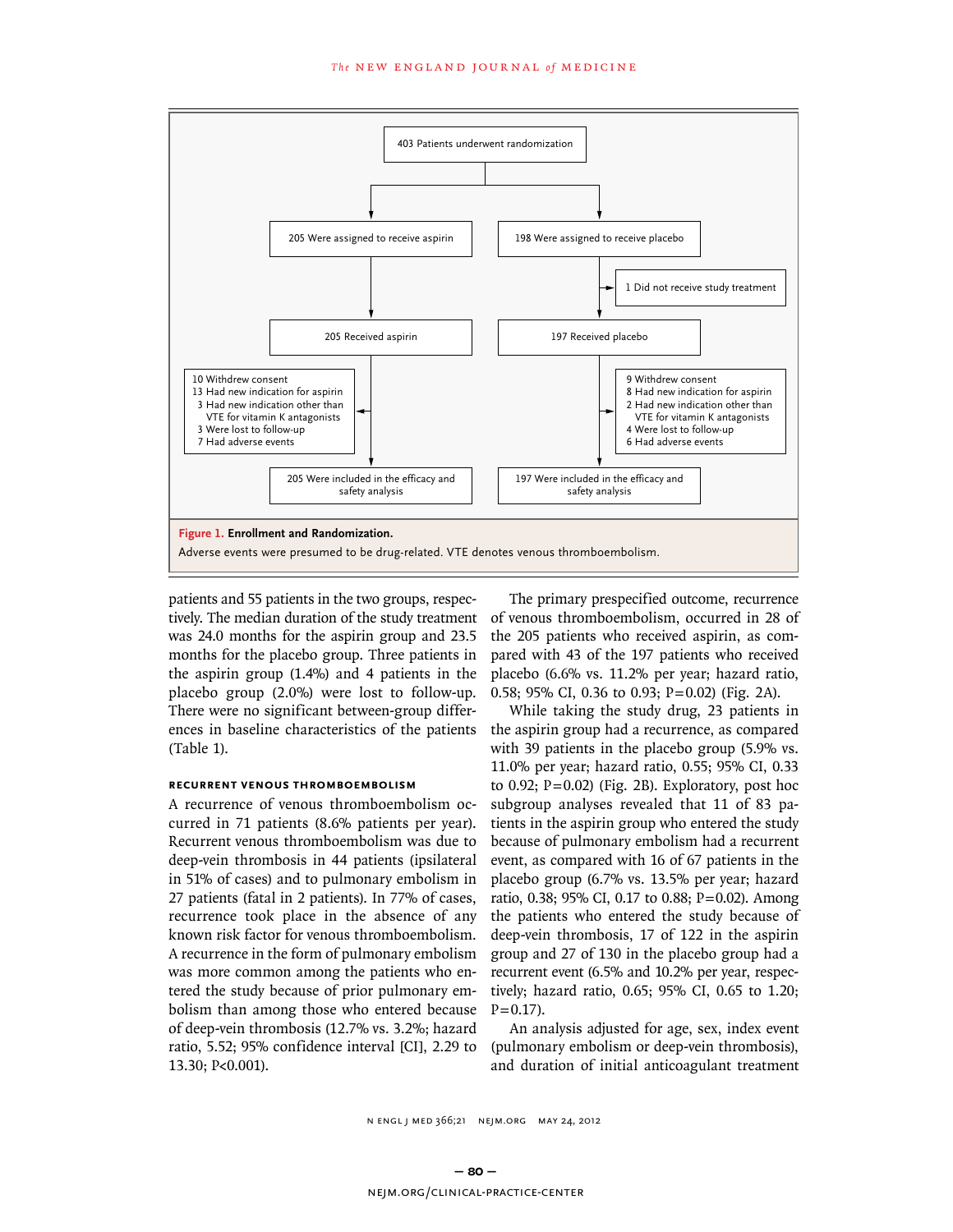confirmed that aspirin treatment reduced the risk of recurrence (adjusted hazard ratio, 0.53; 95% CI, 0.32 to 0.85;  $P = 0.009$ ) (Fig. 2C). Independent risk factors for recurrent venous thromboembolism included an age of more than 65 years (hazard ratio, 2.26; 95% CI, 1.16 to 4.41;  $P=0.02$ ) and male sex (hazard ratio, 2.02; 95% CI, 1.16 to 3.49;  $P = 0.01$ ). No association was found between recurrent venous thromboembolism and prior anticoagulant therapy lasting for 6 months, as compared with a more extended duration (hazard ratio, 1.21; 95% CI, 0.73 to 1.99; P=0.46), or between recurrence and pulmonary embolism as the index event (hazard ratio, 1.31; 95% CI, 0.79 to  $2.15$ ; P = 0.29).

# **Hemorrhagic Complications**

There were two episodes of nonfatal major bleeding: one due to gastric ulcer in a patient in the placebo group and one due to bowel angiodysplasia in a patient in the aspirin group. Clinically relevant, nonmajor bleeding occurred in three patients who were randomly assigned to aspirin (gingival bleeding in one patient and cutaneous hematomas in two patients) and in three patients who were randomly assigned to placebo (musculoskeletal bleeding after trauma in two and hemorrhagic gastritis in one).

# **Secondary Outcome Events**

Death occurred in six patients in the aspirin group (1.4% per year) and in five patients in the placebo group (1.3% per year) (Table 2). Sudden death occurred in two patients (one in each group), and both deaths were adjudicated as being the result of pulmonary embolism. In addition, four patients died from cancer and five from other causes. Arterial events occurred in eight patients in the aspirin group and in five patients in the placebo group (1.9% and 1.3% per year, respectively) (Table 2).

# **Additional Observations**

Five patients had an adverse event that was considered to be due to the study treatment and led to discontinuation of the drug. These events were gastric pain in three patients (one in the aspirin group and two in the placebo group), a cutaneous reaction in one aspirin-treated patient, and renal failure in another aspirin-treated patient.

An indication for antiplatelet therapy other than an acute arterial event occurred in five pa-

#### **Table 1. Demographic and Clinical Characteristics of the Patients, According to Study Group.\***

| Characteristic                                                   | Aspirin<br>$(N = 205)$ | Placebo<br>(N = 197) |
|------------------------------------------------------------------|------------------------|----------------------|
| $Age - yr$                                                       | $61.9 + 15.3$          | $62.1 + 15.1$        |
| Male sex - no. $(\%)$                                            | 135 (65.8)             | 122 (61.9)           |
| Body-mass index†                                                 | $27.1 + 4.0$           | $27.5 + 3.8$         |
| White race — no. $(\%)\dot{\chi}$                                | 203 (99.0)             | 195 (98.9)           |
| Index event — no. $(\%)$                                         |                        |                      |
| Deep-vein thrombosis                                             | 122 (59.5)             | 130 (65.9)           |
| Pulmonary embolism                                               | 83 (40.5)              | 67(34.1)             |
| Duration of VKA treatment before random-<br>ization — no. $(\%)$ |                        |                      |
| 6 <sub>mo</sub>                                                  | 76 (37.1)              | 62(31.5)             |
| $12 \text{ mo}$                                                  | 111 (54.1)             | 112 (56.8)           |
| $18 \text{ mo}$                                                  | 18(8.8)                | 23(11.7)             |

\* Plus–minus values are means ±SD. VKA denotes vitamin K antagonist. † The body-mass index is the weight in kilograms divided by the square of the height in meters.

‡ Race was self-reported.

tients in the aspirin group and in three patients in the placebo group, and an indication for anticoagulant therapy other than recurrent venous thromboembolism occurred in three patients and in two patients in the two groups, respectively.

# Discussion

The WARFASA study shows that in patients with unprovoked venous thromboembolism, aspirin therapy, begun after 6 to 18 months of oral anticoagulant treatment, reduces the rate of recurrence by about 40%, as compared with placebo. This benefit is achieved with no apparent increase in the risk of major bleeding.

Patients with unprovoked venous thromboembolism are at high risk for recurrence after oral anticoagulant treatment is withdrawn.3-6 Extending anticoagulant therapy reduces the risk of recurrence but only as long as the treatment is continued.3,5,16 In clinical practice, anticoagulant therapy is generally discontinued when the perceived risk of bleeding or the inconvenience of continuing anticoagulant treatment outweighs the risk of recurrence. Our study shows that aspirin therapy is a potential alternative to extended oral anticoagulant treatment for the longterm secondary prevention of venous thromboembolism.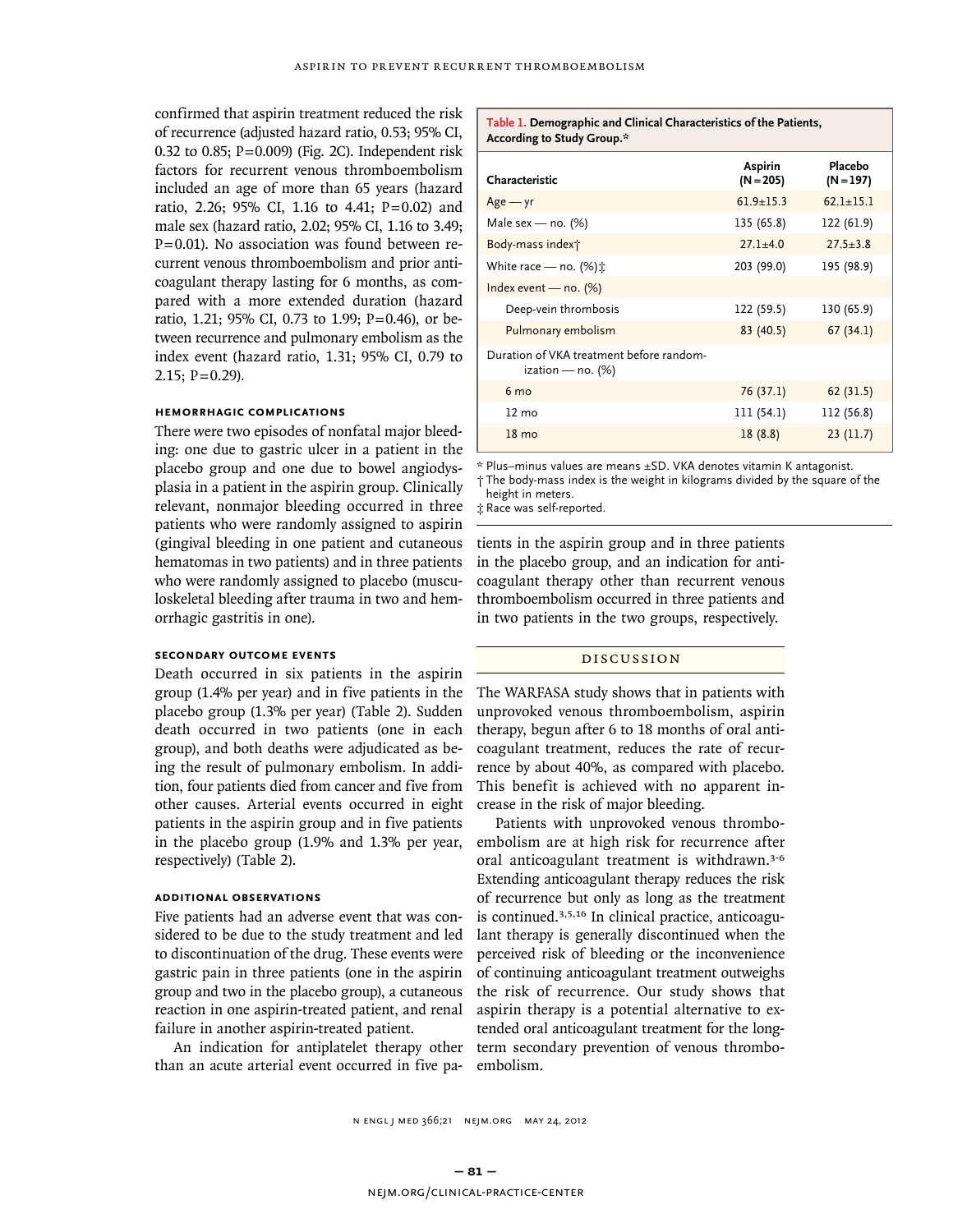

#### **Figure 2. Risk of Recurrence of Venous Thromboembolism in Patients Randomly Assigned to Aspirin or Placebo.**

Panel A shows the cumulative risk of recurrent venous thromboembolism during the entire study period, and Panel B shows the risk during treatment. Panel C shows the results of an analysis of risk during the study period after adjustment for age, sex, index event (pulmonary embolism or deep-vein thrombosis), and duration of anticoagulant therapy.

The reduction in the risk of recurrence of venous thromboembolism that was observed with aspirin treatment in our study is consistent with the reduction shown in previous studies evaluating aspirin for the primary prevention of venous thromboembolism.8-11 In the meta-analysis performed by the Antiplatelet Trialists' Collaboration, aspirin reduced the incidence of deep-vein thrombosis by 20% and that of pulmonary embolism by 69% in patients at high risk for thromboembolic events.<sup>8</sup> However, more recent data showed no effect of aspirin in the prevention of venous thromboembolism among healthy women.<sup>17</sup> The efficacy of antiplatelet therapy in the secondary prevention of venous thromboembolism was suggested in a small study that compared aspirin plus dipyridamole with placebo.<sup>12</sup>

The efficacy of aspirin for primary or secondary prevention of venous thromboembolism is biologically plausible because of the involvement of platelets in the formation of venous thrombi<sup>18-20</sup> and the increased levels of markers of platelet<sup>21,22</sup> and endothelial<sup>23</sup> activation in patients with venous thromboembolism.

As compared with placebo, aspirin was not associated with an increase in the rate of major bleeding, which was about 0.3% per patient-year in both study groups. We used the dose of aspirin recommended for the secondary prevention of cardiovascular or cerebrovascular events. In randomized trials of low-dose aspirin in various clinical settings, the incidence of major intracranial or extracranial bleeding was lower than 1% per year.24 The rate of major bleeding with warfarin for the long-term treatment of venous thromboembolism is estimated to be about 2%<sup>25</sup> with the conventional regimen (INR, 2.0 to 3.0). In two studies of a low-intensity warfarin regi-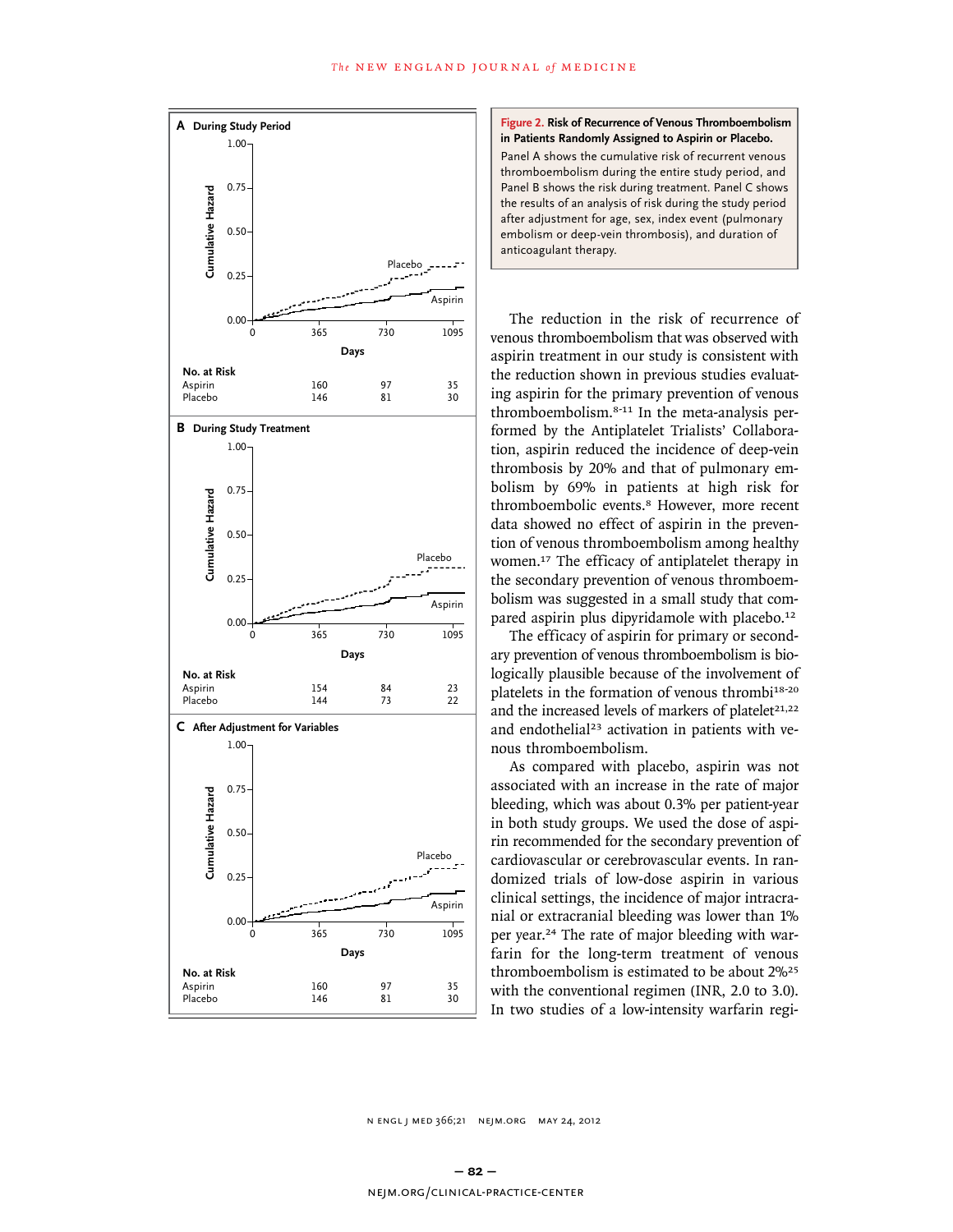| Table 2. Outcome Events According to Study Group.*      |                               |                        |                                 |         |
|---------------------------------------------------------|-------------------------------|------------------------|---------------------------------|---------|
| Event                                                   | <b>Aspirin</b><br>$(N = 205)$ | Placebo<br>$(N = 197)$ | <b>Hazard Ratio</b><br>(95% CI) | P Value |
|                                                         |                               | number of events       |                                 |         |
| <b>Recurrent VTE</b>                                    |                               |                        |                                 |         |
| Total episodes                                          | 28                            | 43                     | $0.58(0.36 - 0.93)$             | 0.02    |
| Pulmonary embolism                                      | 11                            | 14                     | $0.70(0.32 - 1.54)$             | 0.37    |
| Fatal pulmonary embolism                                | 1                             | 1                      |                                 |         |
| Deep-vein thrombosis                                    | 16                            | 28                     | $0.51(0.27 - 0.94)$             | 0.03    |
| Episodes during treatment                               | 23                            | 39                     | $0.55(0.33 - 0.92)$             | 0.02    |
| Bleeding                                                |                               |                        |                                 |         |
| Major bleeding or clinically relevant nonmajor bleeding | 4                             | 4                      | $0.98(0.24 - 3.96)$             | 0.97    |
| Major bleeding                                          | $\mathbf{1}$                  | 1                      |                                 |         |
| Clinically relevant nonmajor bleeding                   | 3                             | 3                      |                                 |         |
| Death                                                   | 6                             | 5                      | $1.04(0.32 - 3.42)$             | 0.95    |
| Recurrent VTE or death                                  | 33                            | 47                     | $0.62$ (0.40-0.97)              | 0.04    |
| Arterial event                                          | 8 <sub>1</sub>                | 5全                     | $1.43(0.47 - 4.37)$             | 0.53    |
| Recurrent VTE or arterial event                         | 36                            | 48                     | $0.67(0.43 - 1.03)$             | 0.06    |

\* CI denotes confidence interval, and VTE venous thromboembolism.

† These events included two acute myocardial infarctions (after discontinuation of the study drug), two episodes of un-

stable angina, two ischemic strokes, one transient ischemic attack, and one episode of acute lower-limb ischemia.

‡ These events included two acute myocardial infarctions (after discontinuation of the study drug), one ischemic stroke, and two episodes of acute lower-limb ischemia.

men for extended treatment of venous thromboembolism, the rates of major bleeding were 0.9% per patient-year<sup>26</sup> and 1.1% per patient-year.<sup>27</sup> It should be noted that the risk of major bleeding with aspirin therapy may be greater in real-world populations.

Since patients were excluded from our study if they had cancer, clinically significant thrombophilia, or a bleeding event during the period of anticoagulant treatment, the results are not applicable to these groups. However, we estimate that a substantial proportion (probably the majority) of patients with an initial episode of venous thromboembolism would be eligible for aspirin therapy as secondary prevention.

The oral thrombin inhibitor dabigatran<sup>28,29</sup> and the oral factor Xa inhibitor rivaroxaban<sup>30</sup> were recently evaluated for the extended treatment of venous thromboembolism. As compared with placebo, these agents reduced the risk of recurrent venous thromboembolism by more than 80%. An advantage of these agents over vitamin K Indeed, this study took about 6 years to be com-

antagonists is that they do not require laboratory monitoring and dose adjustments. As expected, the reduction in the risk of recurrence is lower with aspirin than with these new oral agents. All the available antithrombotic strategies for extended treatment of venous thromboembolism have been compared with placebo. The place of aspirin among these strategies remains to be defined in future studies. However, aspirin is low in cost and its side effects are well known, since its safety has been assessed over the years in millions of patients.<sup>24</sup>

Low-intensity warfarin was evaluated for the extended treatment of venous thromboembolism and was found to be associated with a 64% reduction in risk, as compared with placebo.<sup>26</sup> However, this warfarin regimen still requires laboratory monitoring and dose adjustments.

Our study has several limitations. As in the majority of investigator-initiated studies, the recruitment of patients was slower than planned.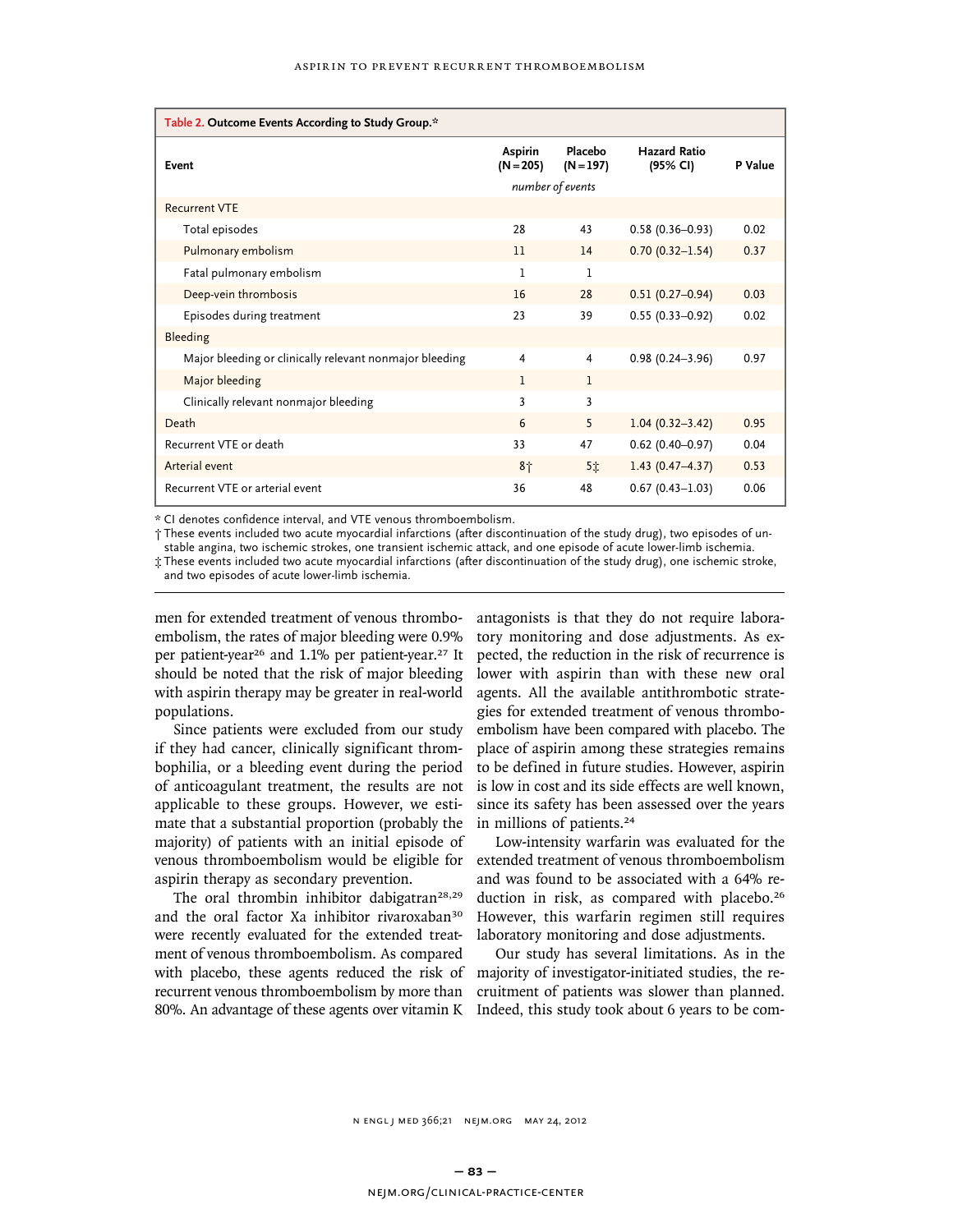pleted. Furthermore, it was underpowered for showing an effect of aspirin on the incidence of ischemic heart disease or cerebrovascular disease, both of which are reported to be common among patients with unprovoked venous thromboembolism.31,32 In addition, patients with symptomatic atherosclerosis were not included in our study. Thus, our results may not apply to patients who require aspirin for the prevention of arterial events.<sup>33</sup>

Our study also has several strengths. It was a randomized, placebo-controlled, double-blind study, with independent adjudication of outcomes. The study treatment lasted for about 2 years significantly longer than that in recent studies of extended treatment for venous thromboembolism.28-30 All patients who received at least one dose of the study drug after randomization were included in the primary efficacy analysis. The results of the on-treatment analysis were consistent with those of the primary study analysis.

We conclude that aspirin, when given after anticoagulant treatment in patients with unprovoked venous thromboembolism, is effective in preventing recurrence, with no apparent increase in the risk of major bleeding.

Supported by the University of Perugia, a grant-in-aid from Bayer HealthCare, and an Aventis Fellowship for Clinical Research from the International Society of Thrombosis and Haemostasis (to Dr. Becattini).

Dr. Agnelli reports receiving consulting fees from Bayer HealthCare, Boehringer Ingelheim, and Daiichi Sankyo and lecture fees from Bayer HealthCare, Bristol-Myers Squibb, and Sanofi-Aventis; Dr. Eichinger, board memberships from Bayer and Boehringer Ingelheim and lecture fees from Bayer, Boehringer Ingelheim, Pfizer, and Sanofi-Aventis; and Dr. Ageno, board memberships from Bristol-Myers Squibb, Pfizer, and Bayer Schering Pharma and lecture fees from GlaxoSmithKline, Sanofi-Aventis, Bayer Schering Pharma, Bristol-Myers Squibb, Pfizer, and Boehringer Ingelheim. No other relevant conflict of interest relevant to this article was reported.

Disclosure forms provided by the authors are available with the full text of this article at NEJM.org.

We thank the nursing staff of the participating centers for their enthusiastic cooperation and the patients who participated in the study for their trust and support.

#### **References**

**1.** Schafer AI. Venous thrombosis as a chronic disease. N Engl J Med 1999;340: 955-6.

**2.** Prandoni P, Lensing AW, Cogo A, et al. The long-term clinical course of acute deep venous thrombosis. Ann Intern Med 1996;125:1-7.

**3.** Schulman S, Rhedin A-S, Lindmarker P, et al. A comparison of six weeks with six months of oral anticoagulant therapy after a first episode of venous thromboembolism. N Engl J Med 1995;332:1661-5.

**4.** Agnelli G, Prandoni P, Santamaria MG, et al. Three months versus one year of oral anticoagulant therapy for idiopathic deep venous thrombosis. N Engl J Med 2001; 345:165-9.

**5.** Kearon C, Gent M, Hirsh J, et al. A comparison of three months of anticoagulation with extended anticoagulation for a first episode of idiopathic venous thromboembolism. N Engl J Med 1999;340:901-7. [Erratum, N Engl J Med 1999;341:298.]

**6.** Agnelli G, Prandoni P, Becattini C, et al. Extended oral anticoagulant therapy after a first episode of pulmonary embolism. Ann Intern Med 2003;139:19-25.

**7.** Kearon C, Kahn SR, Agnelli G, et al. Antithrombotic therapy for venous thromboembolic disease: American College of Chest Physicians Evidence-Based Clinical Practice Guidelines (8th Edition). Chest 2008;133:Suppl:454S-545S. [Erratum, Chest 2008;134:892.]

**8.** Antiplatelet Trialists' Collaboration. Collaborative overview of randomised trials of antiplatelet therapy. III. Reduction in venous thrombosis and pulmonary embolism by antiplatelet prophylaxis among surgical and medical patients. BMJ 1994; 308:235-46.

**9.** Prevention of pulmonary embolism and deep vein thrombosis with low dose aspirin: Pulmonary Embolism Prevention (PEP) trial. Lancet 2000;355:1295-302.

**10.** European Stroke Prevention Study 2 Group. Efficacy and safety data. 6. Secondary endpoints. J Neurol Sci 1997;151:Suppl: S27-S37.

**11.** Grady D, Wenger NK, Herrington D, et al. Postmenopausal hormone therapy increases risk for venous thromboembolic disease: the Heart and Estrogen/progestin Replacement Study. Ann Intern Med 2000; 132:689-96.

**12.** Steele P. Trial of dipyridamole-aspirin in recurring venous thrombosis. Lancet 1980;2:1328-9.

**13.** Prandoni P, Cogo A, Bernardi E, et al. A simple ultrasound approach for detection of recurrent proximal-vein thrombosis. Circulation 1993;88:1730-5.

**14.** Prandoni P, Lensing AW, Bernardi E, Villalta S, Bagatella P, Girolami A. The diagnostic value of compression ultrasonography in patients with suspected recurrent deep vein thrombosis. Thromb Haemost 2002;88:402-6.

**15.** Douketis JD, Gu CS, Schulman S, Ghirarduzzi A, Pengo V, Prandoni P. The risk for fatal pulmonary embolism after discontinuing anticoagulant therapy for venous thromboembolism. Ann Intern Med 2007;147:766-74.

**16.** Boutitie F, Pinede L, Schulman S, et al. Influence of preceding length of anticoagulant treatment and initial presentation of venous thromboembolism on risk of recurrence after stopping treatment: analysis of individual participants' data from seven trials. BMJ 2011;342:d3036.

**17.** Glynn RJ, Ridker PM, Goldhaber SZ, Buring JE. Effect of low-dose aspirin on the occurrence of venous thromboembolism: a randomized trial. Ann Intern Med 2007;147:525-33.

**18.** Sevitt S. The structure and growth of valve-pocket thrombi in femoral veins. J Clin Pathol 1974;27:517-28.

**19.** Wang X, Hsu MY, Steinbacher TE, Monticello TM, Schumacher WA. Quantification of platelet composition in experimental venous thrombosis by real-time polymerase chain reaction. Thromb Res 2007;119:593-600.

**20.** Del Conde I, Shrimpton CN, Thiagarajan P, López JA. Tissue-factor-bearing microvesicles arise from lipid rafts and fuse with activated platelets to initiate coagulation. Blood 2005;106:1604-11.

**21.** Vesterqvist O, Gréen K, Johnsson H. Thromboxane and prostacyclin formation in patients with deep vein thrombosis. Thromb Res 1987;45:393-402.

**22.** Klotz TA, Cohn LS, Zipser RD. Urinary excretion of thromboxane B2 in patients with venous thromboembolic disease. Chest 1984;85:329-35.

**23.** Chirinos JA, Heresi GA, Velasquez H, et al. Elevation of endothelial microparticles, platelets, and leukocyte activation in patients with venous thromboembolism. J Am Coll Cardiol 2005;45:1467-71.

**24.** Patrono C, Baigent C, Hirsh J, Roth G.